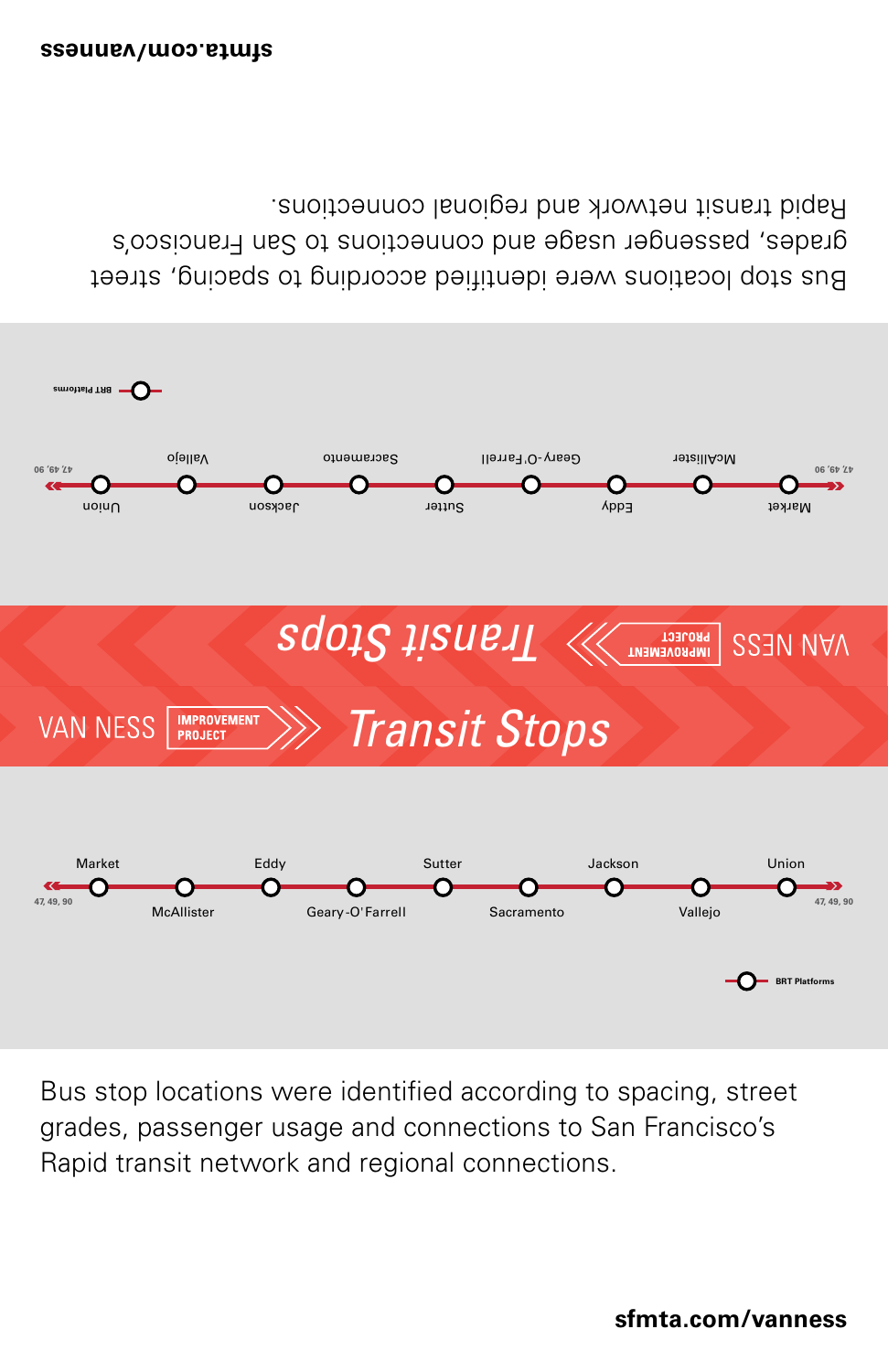#### *Monthly Gatherings* **VAN NESS IMPROVEMENT**<br>PROJECT



Van Ness BRT Community Advisory Committee Fourth Thursdays at 6:00 p.m.

Van Ness Business Advisory Committee Third Thursdays at 3:00 p.m.

Meet the Expert series First Wednesdays at 6:00 p.m.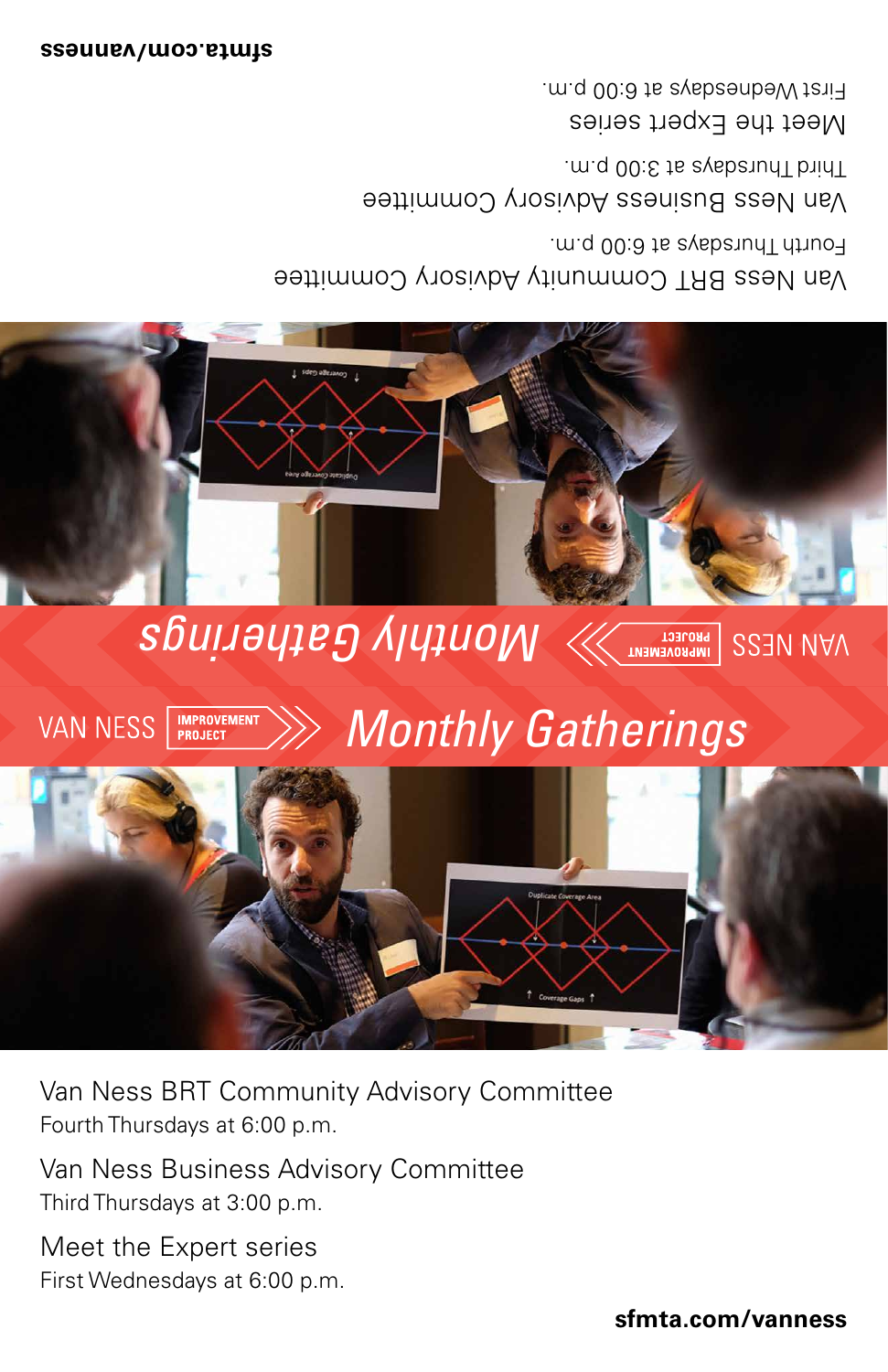#### IMPROVEMENT VAN NESS | *Talk With Us*



Drop-in Office Hours

Tuesdays 2:00-4:00 p.m., Fridays 10:00 a.m.-12:00 p.m. (starting Tuesday, October 25) 180 Redwood Street, Suite 300 (Near Van Ness at Golden Gate)

Email vannessbrt@sfmta.com

Call 415-646-2310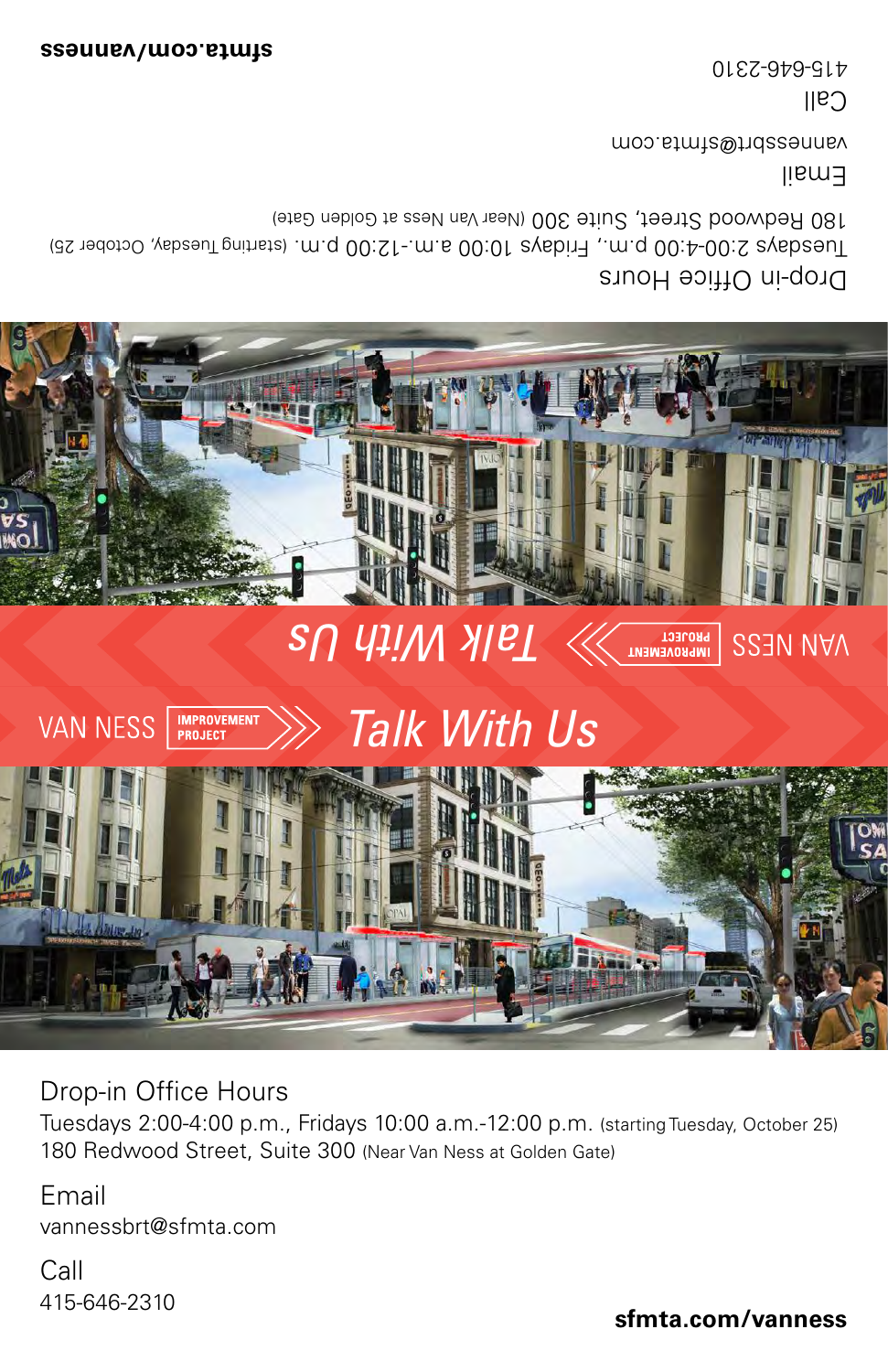



Except for northbound at Lombard and southbound at Broadway, left turns will be eliminated from Van Ness Avenue. This change will:

- Improve north-south circulation
- Improve safety for people walking

An alternative to making a left turn is three right turns.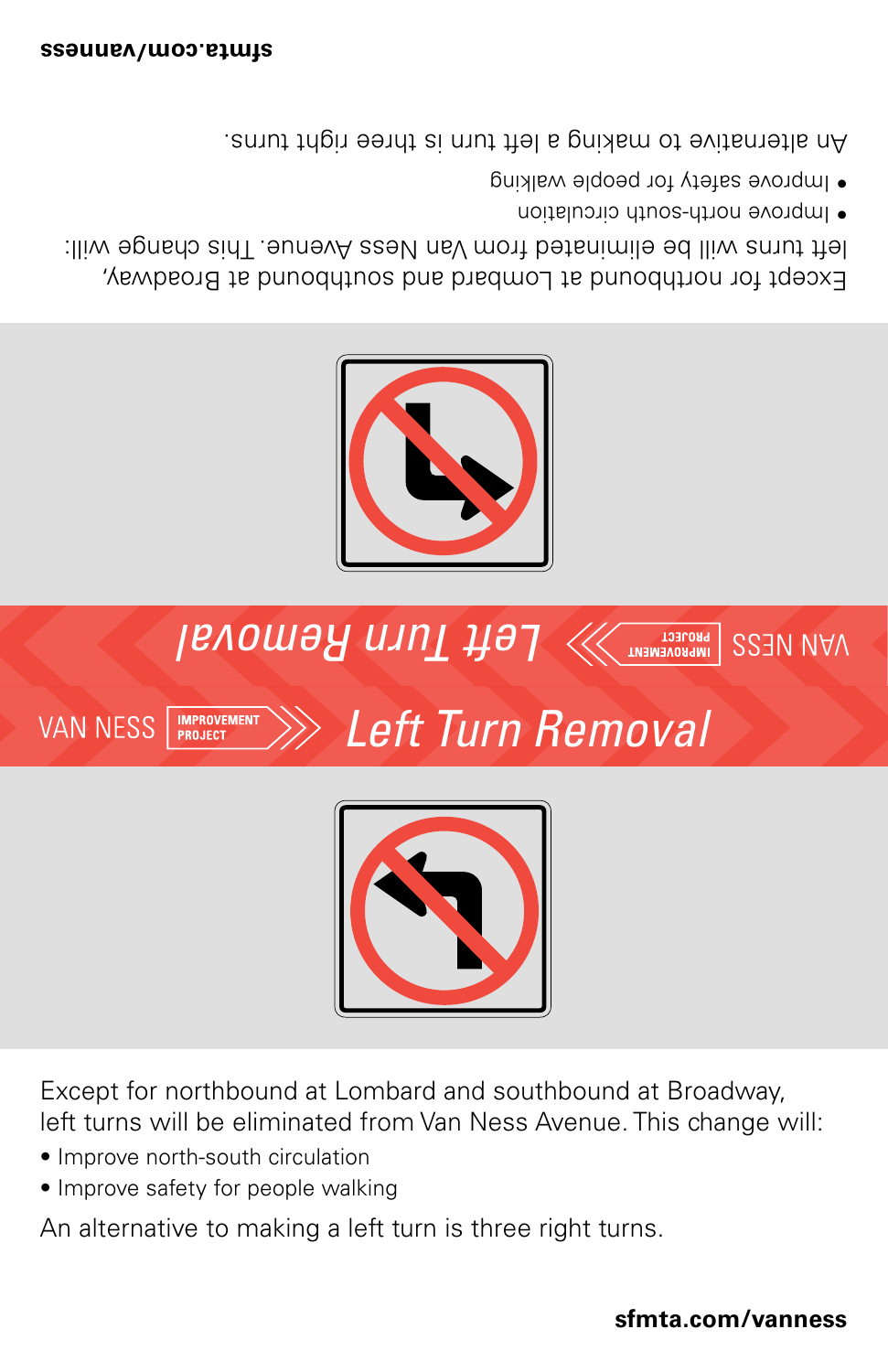IMPROVEMENT VAN NESS

Figure 2.11: Street Light Bracket

*1914*

From 1936 Relocation Project

**2.5.2 Poles** 



Department of Public Works 2-8

Bureau of Engineering

Poles date to 1914 when they were installed to support the streetcar that connected Civic Center to the Pan Pacific Exposition.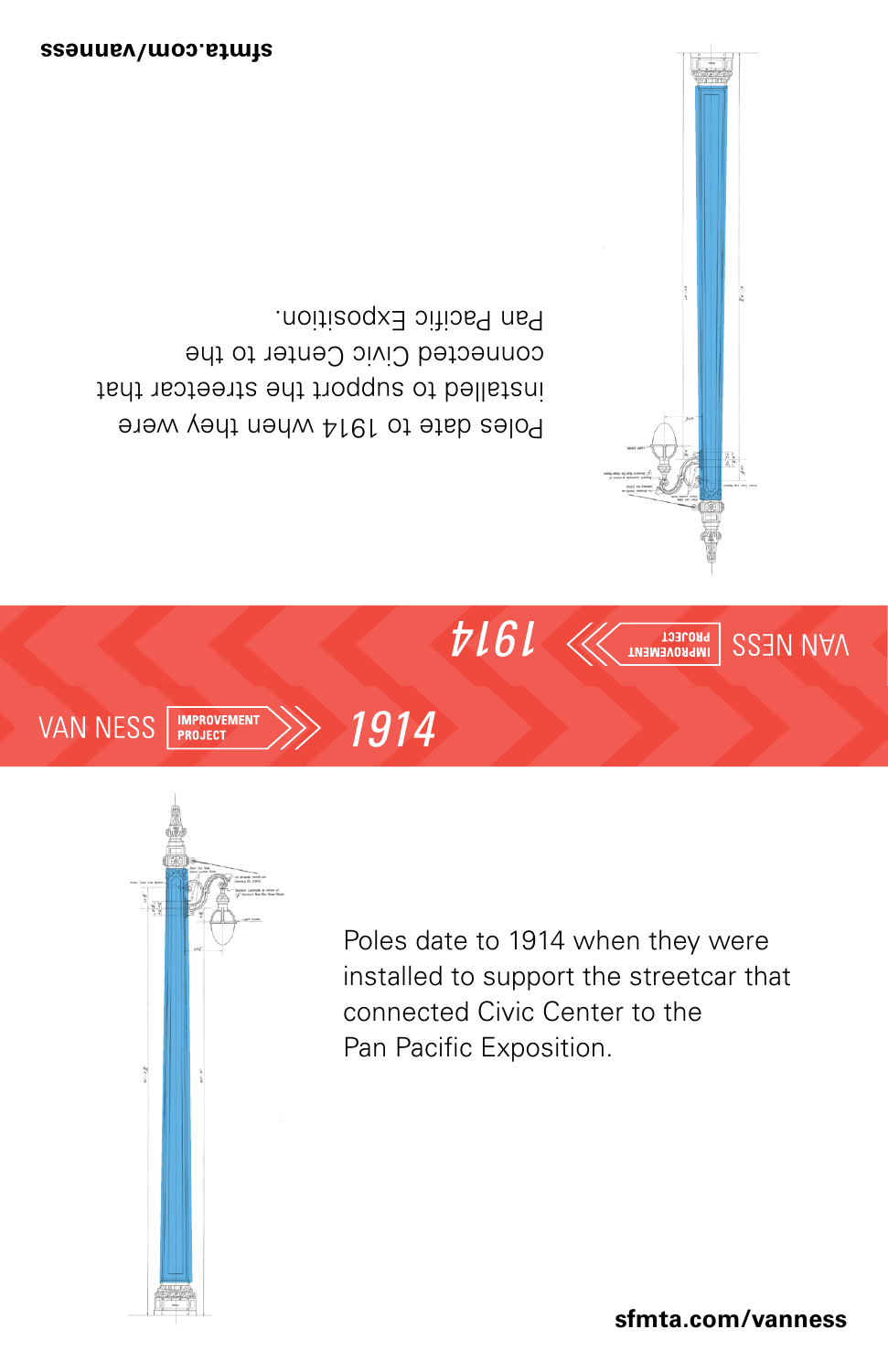

Department of Public Works 2-8

Bureau of Engineering

Figure 2.11: Street Light Bracket

Cast iron crowns (or finials), spiral brackets and bases date to 1936 when Van Ness was widened for the opening of the Golden Gate Bridge and decorated with new lighting.

*1936*

From 1936 Relocation Project

**2.5.2 Poles**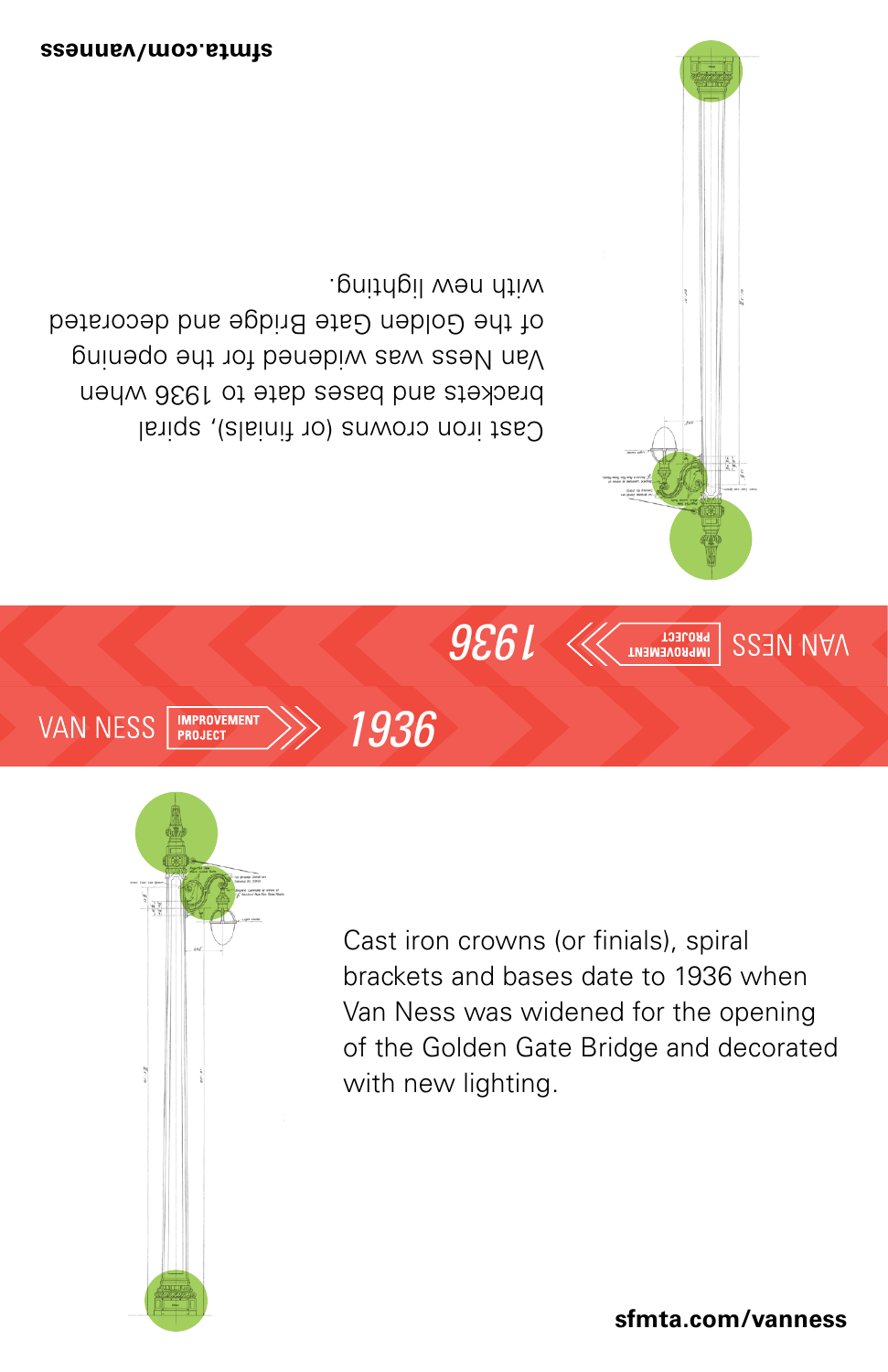**IMPROVEMENT**<br>PROJECT **VAN NESS** 



Department of Public Works 2-8

Bureau of Engineering

Figure 2.11: Street Light Bracket

Over the years many of the poles and their parts have been replaced. All the light fixtures were replaced with modern lights in the 1980s and 1990s.

*1980-1990*

From 1936 Relocation Project

**2.5.2 Poles** 

Existing trolley/streetlight poles are failing, do not meet standards and codes, and must be replaced. **VAN NESS BRT OCS SUPPORT POLES/STREETLIGHTS CONCEPTUAL ENGINEERING REPORT**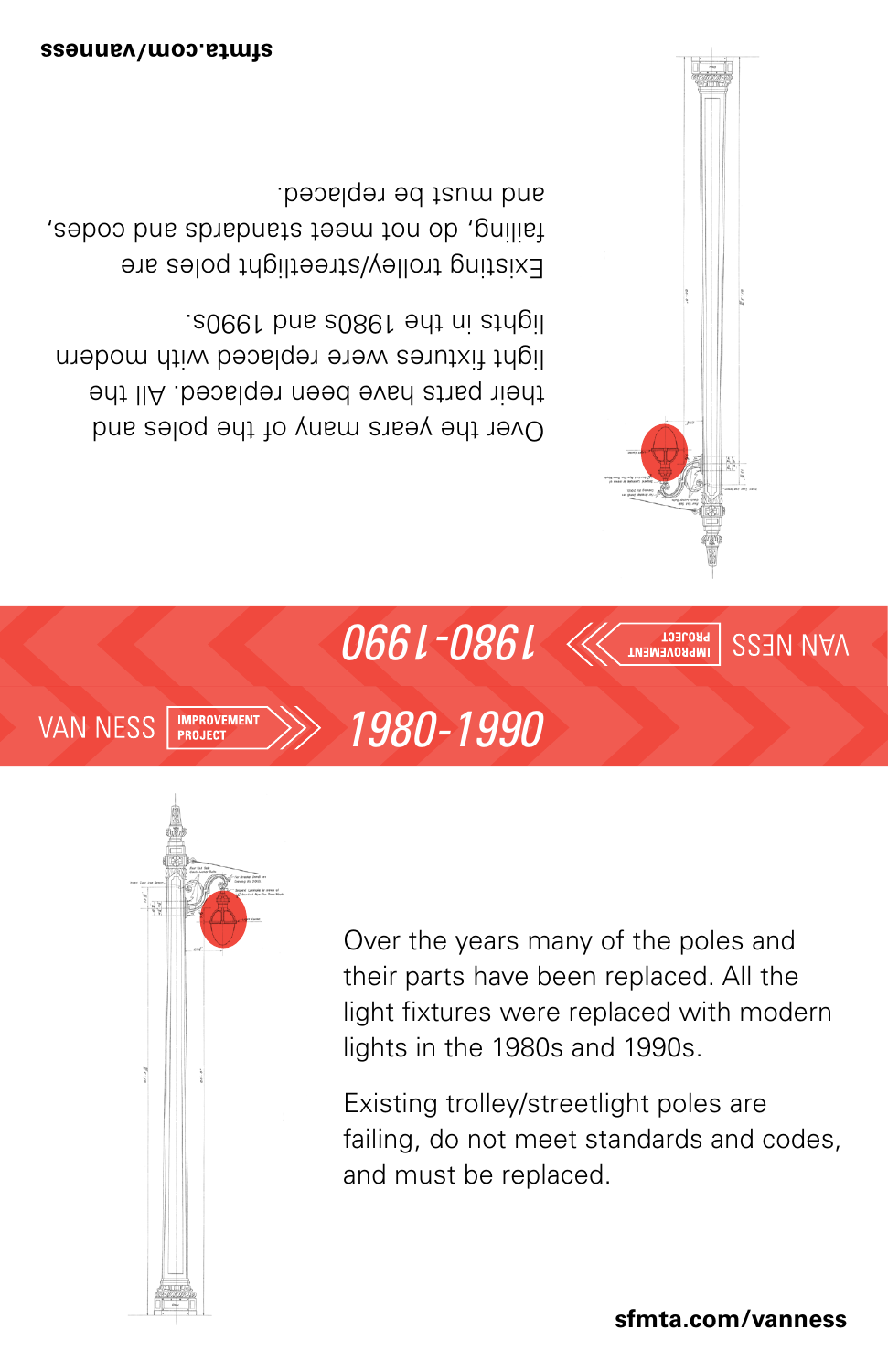

The Van Ness Improvement Project will make changes to the entire street from sidewalk to sidewalk. This includes replacing most of the trees currently planted in the roadway. This diagram illustrates the existing roadway and trees and the approved design of the roadway and trees.

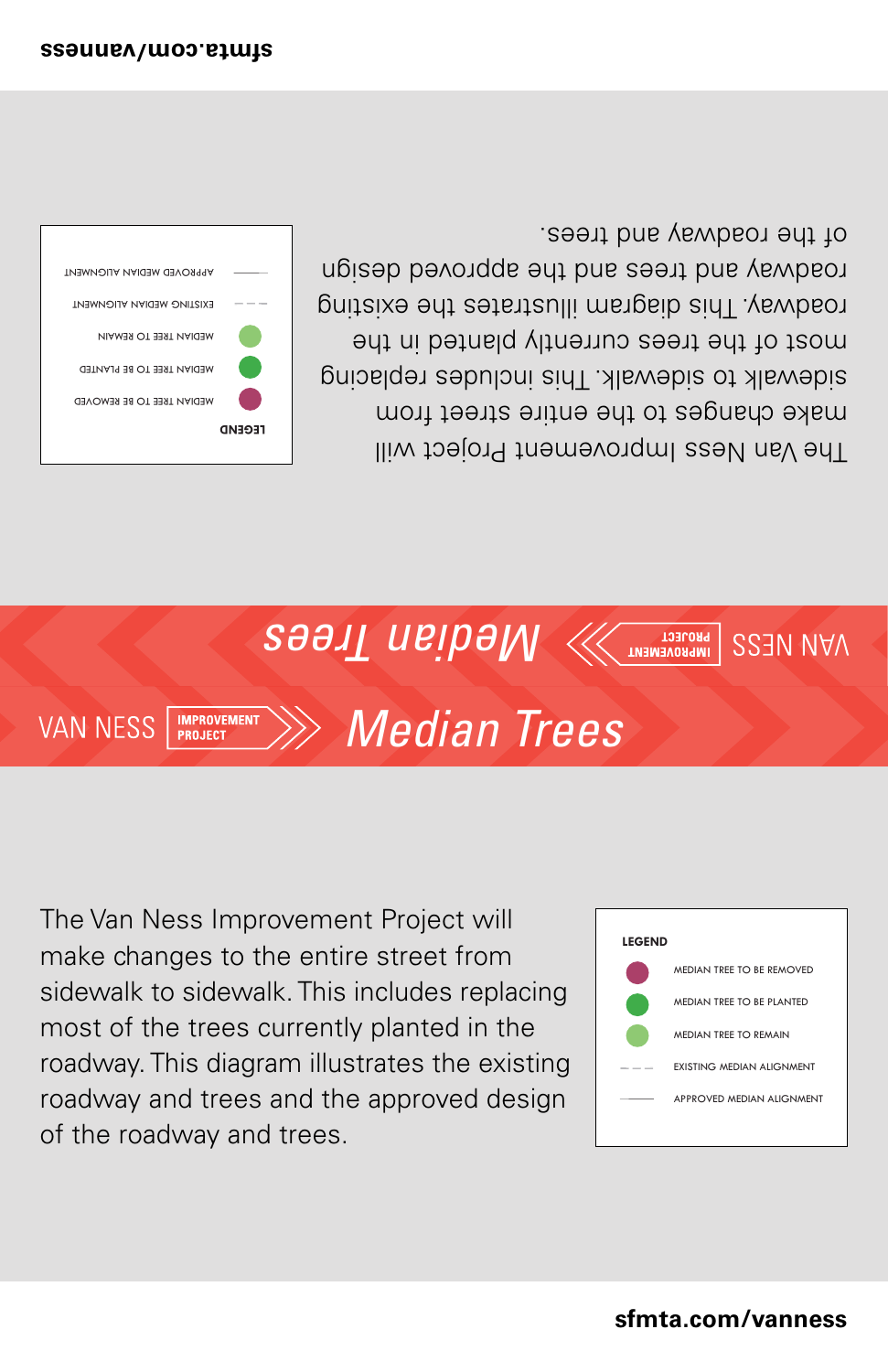#### **VAN NESS IMPROVEMENT**<br>PROJECT *Approved Trolley & Light Poles*



- Simple, modern design that won't distract from historic district
- Will include new sidewalk lighting for people walking
- Approved for the project by SF Arts Commission and Historic Preservation Commission